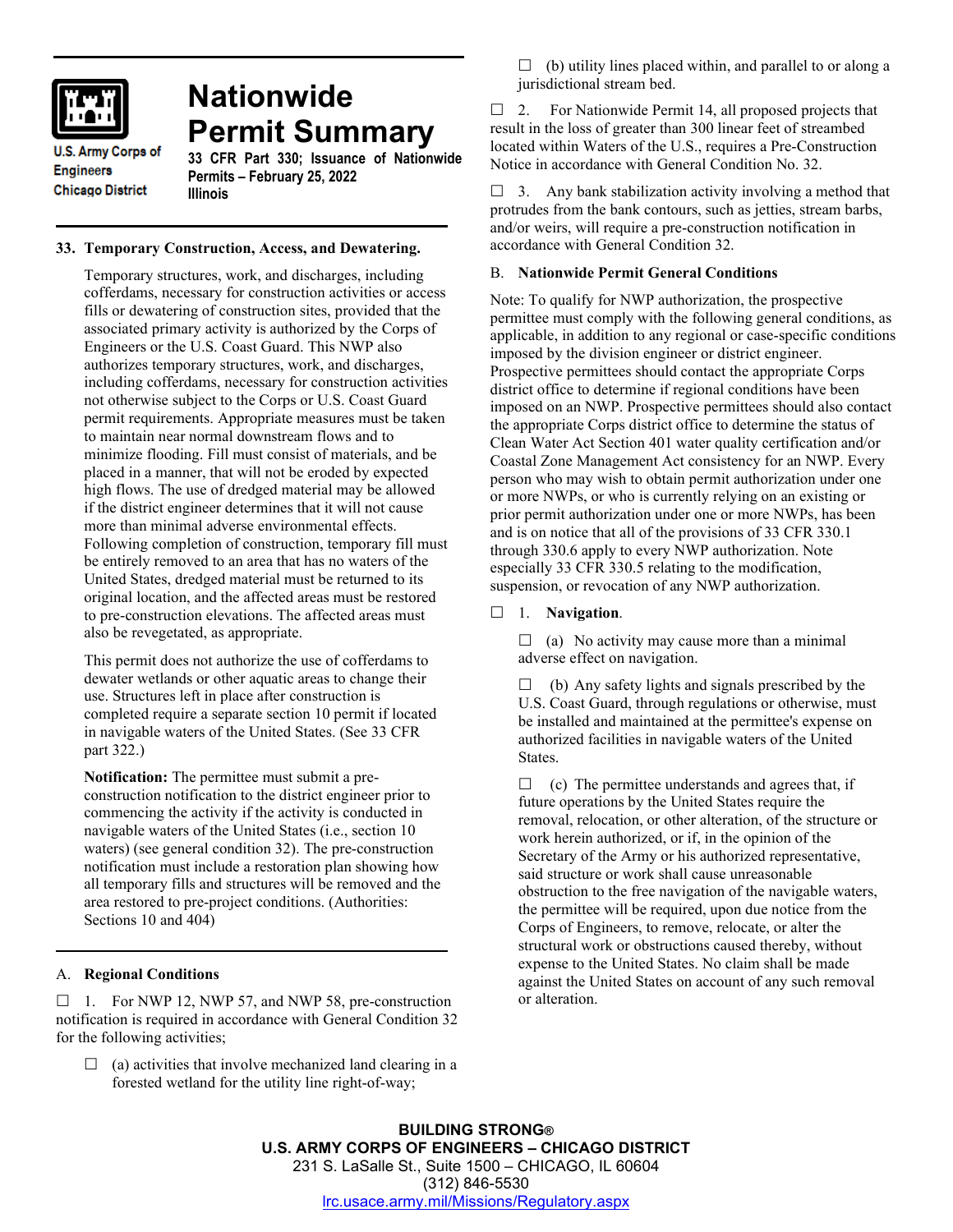Nationwide Permit 33 Summary – Chicago District Illinois **Page 2** Page 2

 2. **Aquatic Life Movements.** No activity may substantially disrupt the necessary life cycle movements of those species of aquatic life indigenous to the waterbody, including those species that normally migrate through the area, unless the activity's primary purpose is to impound water. All permanent and temporary crossings of waterbodies shall be suitably culverted, bridged, or otherwise designed and constructed to maintain low flows to sustain the movement of those aquatic species. If a bottomless culvert cannot be used, then the crossing should be designed and constructed to minimize adverse effects to aquatic life movements.

 3. **Spawning Areas**. Activities in spawning areas during spawning seasons must be avoided to the maximum extent practicable. Activities that result in the physical destruction (e.g., through excavation, fill, or downstream smothering by substantial turbidity) of an important spawning area are not authorized.

 4. **Migratory Bird Breeding Areas.** Activities in waters of the United States that serve as breeding areas for migratory birds must be avoided to the maximum extent practicable.

 5. **Shellfish Beds**. No activity may occur in areas of concentrated shellfish populations, unless the activity is directly related to a shellfish harvesting activity authorized by NWPs 4 and 48, or is a shellfish seeding or habitat restoration activity authorized by NWP 27.

 6. **Suitable Material**. No activity may use unsuitable material (e.g., trash, debris, car bodies, asphalt, etc.). Material used for construction or discharged must be free from toxic pollutants in toxic amounts (see section 307 of the Clean Water Act).

 7. **Water Supply Intakes**. No activity may occur in the proximity of a public water supply intake, except where the activity is for the repair or improvement of public water supply intake structures or adjacent bank stabilization.

 8. **Adverse Effects from Impoundments**. If the activity creates an impoundment of water, adverse effects to the aquatic system due to accelerating the passage of water, and/or restricting its flow must be minimized to the maximum extent practicable.

 9. **Management of Water Flows**. To the maximum extent practicable, the pre-construction course, condition, capacity, and location of open waters must be maintained for each activity, including stream channelization, storm water management activities, and temporary and permanent road crossings, except as provided below. The activity must be constructed to withstand expected high flows. The activity must not restrict or impede the passage of normal or high flows, unless the primary purpose of the activity is to impound water or manage high flows. The activity may alter the pre-construction course, condition, capacity, and location of open waters if it benefits the aquatic environment (e.g., stream restoration or relocation activities).

 10. **Fills Within 100-Year Floodplains**. The activity must comply with applicable FEMA-approved state or local floodplain management requirements.

□ 11. **Equipment**. Heavy equipment working in wetlands or mudflats must be placed on mats, or other measures must be taken to minimize soil disturbance.

 12. **Soil Erosion and Sediment Controls**. Appropriate soil erosion and sediment controls must be used and maintained in effective operating condition during construction, and all exposed soil and other fills, as well as any work below the ordinary high water mark or high tide line, must be permanently stabilized at the earliest practicable date. Permittees are encouraged to perform work within waters of the United States during periods of low-flow or no-flow, or during low tides.

 13. **Removal of Temporary Fills**. Temporary structures must be removed, to the maximum extent practicable, after their use has been discontinued. Temporary fills must be removed in their entirety and the affected areas returned to pre-construction elevations. The affected areas must be revegetated, as appropriate.

 14. **Proper Maintenance**. Any authorized structure or fill shall be properly maintained, including maintenance to ensure public safety and compliance with applicable NWP general conditions, as well as any activity-specific conditions added by the district engineer to an NWP authorization.

 15. **Single and Complete Project**. The activity must be a single and complete project. The same NWP cannot be used more than once for the same single and complete project.

# 16. **Wild and Scenic Rivers**.

 $\Box$  (a) No NWP activity may occur in a component of the National Wild and Scenic River System, or in a river officially designated by Congress as a "study river" for possible inclusion in the system while the river is in an official study status, unless the appropriate Federal agency with direct management responsibility for such river, has determined in writing that the proposed activity will not adversely affect the Wild and Scenic River designation or study status.

 $\Box$  (b) If a proposed NWP activity will occur in a component of the National Wild and Scenic River System, or in a river officially designated by Congress as a "study river" for possible inclusion in the system while the river is in an official study status, the permittee must submit a preconstruction notification (see general condition 32). The district engineer will coordinate the PCN with the Federal agency with direct management responsibility for that river. Permittees shall not begin the NWP activity until notified by the district engineer that the Federal agency with direct management responsibility for that river has determined in writing that the proposed NWP activity will not adversely affect the Wild and Scenic River designation or study status.

 $\Box$  (c) Information on Wild and Scenic Rivers may be obtained from the appropriate Federal land management agency responsible for the designated Wild and Scenic River or study river (e.g., National Park Service, U.S. Forest Service, Bureau of Land Management, U.S. Fish and Wildlife Service). Information on these rivers is also available at: http://www.rivers.gov/.

 17. **Tribal Rights**. No activity or its operation may impair reserved tribal rights, including, but not limited to, reserved water rights and treaty fishing and hunting rights.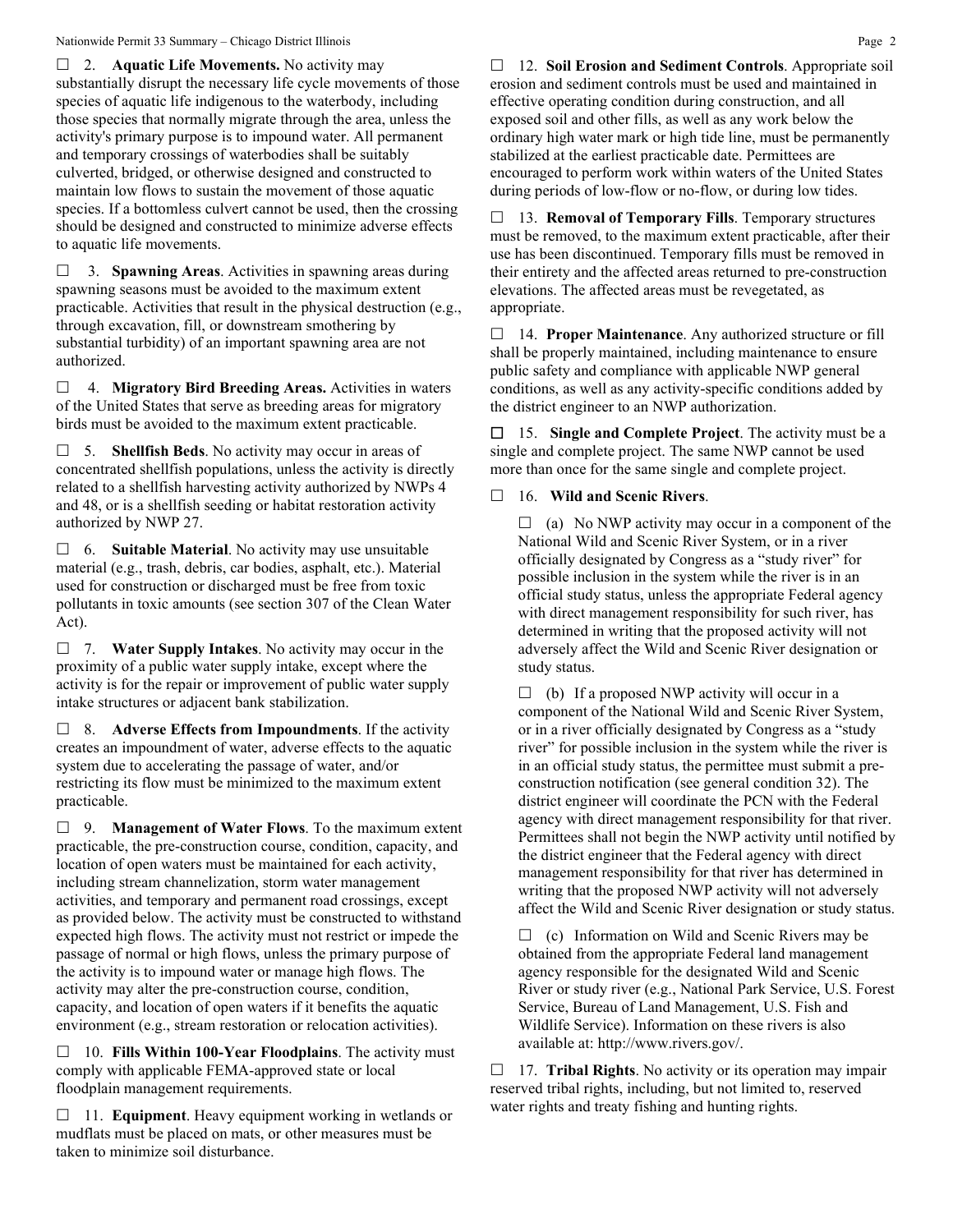#### 18. **Endangered Species**.

 $\Box$  (a) No activity is authorized under any NWP which is likely to directly or indirectly jeopardize the continued existence of a threatened or endangered species or a species proposed for such designation, as identified under the Federal Endangered Species Act (ESA), or which will directly or indirectly destroy or adversely modify the critical habitat of such species. No activity is authorized under any NWP which "may affect" a listed species or critical habitat, unless ESA section 7 consultation addressing the consequences of the proposed activity on listed species or critical habitat has been completed. See 50 CFR 402.02 for the definition of "effects of the action" for the purposes of ESA section 7 consultation, as well as 50 CFR 402.17, which provides further explanation under ESA section 7 regarding "activities that are reasonably certain to occur" and "consequences caused by the proposed action."

 $\Box$  (b) Federal agencies should follow their own procedures for complying with the requirements of the ESA (see 33 CFR 330.4 $(f)(1)$ ). If pre-construction notification is required for the proposed activity, the Federal permittee must provide the district engineer with the appropriate documentation to demonstrate compliance with those requirements. The district engineer will verify that the appropriate documentation has been submitted. If the appropriate documentation has not been submitted, additional ESA section 7 consultation may be necessary for the activity and the respective federal agency would be responsible for fulfilling its obligation under section 7 of the ESA.

 $\Box$  (c) Non-federal permittees must submit a preconstruction notification to the district engineer if any listed species (or species proposed for listing) or designated critical habitat (or critical habitat proposed such designation) might be affected or is in the vicinity of the activity, or if the activity is located in designated critical habitat or critical habitat proposed for such designation, and shall not begin work on the activity until notified by the district engineer that the requirements of the ESA have been satisfied and that the activity is authorized. For activities that might affect Federally-listed endangered or threatened species (or species proposed for listing) or designated critical habitat (or critical habitat proposed for such designation), the pre-construction notification must include the name(s) of the endangered or threatened species (or species proposed for listing) that might be affected by the proposed activity or that utilize the designated critical habitat (or critical habitat proposed for such designation) that might be affected by the proposed activity. The district engineer will determine whether the proposed activity "may affect" or will have "no effect" to listed species and designated critical habitat and will notify the non-Federal applicant of the Corps' determination within 45 days of receipt of a complete preconstruction notification. For activities where the non-Federal applicant has identified listed species (or species proposed for listing) or designated critical habitat (or critical habitat proposed for such designation) that might be affected or is in the vicinity of the activity, and has so notified the Corps, the applicant shall not begin work until the Corps has provided notification that the proposed activity will have "no effect" on listed species (or species proposed for listing or designated critical habitat (or critical habitat proposed for such designation), or until ESA section 7 consultation or conference has been completed. If the non-Federal applicant has not heard back from the Corps within 45 days, the applicant must still wait for notification from the Corps.

 $\Box$  (d) As a result of formal or informal consultation with the FWS or NMFS the district engineer may add species-specific permit conditions to the NWPs.

 $\Box$  (e) Authorization of an activity by an NWP does not authorize the "take" of a threatened or endangered species as defined under the ESA. In the absence of separate authorization (e.g., an ESA Section 10 Permit, a Biological Opinion with "incidental take" provisions, etc.) from the FWS or the NMFS, the Endangered Species Act prohibits any person subject to the jurisdiction of the United States to take a listed species, where "take" means to harass, harm, pursue, hunt, shoot, wound, kill, trap, capture, or collect, or to attempt to engage in any such conduct. The word "harm" in the definition of "take" means an act which actually kills or injures wildlife. Such an act may include significant habitat modification or degradation where it actually kills or injures wildlife by significantly impairing essential behavioral patterns, including breeding, feeding or sheltering.

 $\Box$  (f) If the non-federal permittee has a valid ESA section  $10(a)(1)(B)$  incidental take permit with an approved Habitat Conservation Plan for a project or a group of projects that includes the proposed NWP activity, the non-federal applicant should provide a copy of that ESA section  $10(a)(1)(B)$  permit with the PCN required by paragraph (c) of this general condition. The district engineer will coordinate with the agency that issued the ESA section  $10(a)(1)(B)$  permit to determine whether the proposed NWP activity and the associated incidental take were considered in the internal ESA section 7 consultation conducted for the ESA section  $10(a)(1)(B)$  permit. If that coordination results in concurrence from the agency that the proposed NWP activity and the associated incidental take were considered in the internal ESA section 7 consultation for the ESA section  $10(a)(1)(B)$  permit, the district engineer does not need to conduct a separate ESA section 7 consultation for the proposed NWP activity. The district engineer will notify the non-federal applicant within 45 days of receipt of a complete pre-construction notification whether the ESA section  $10(a)(1)(B)$  permit covers the proposed NWP activity or whether additional ESA section 7 consultation is required.

 $\Box$  (g) Information on the location of threatened and endangered species and their critical habitat can be obtained directly from the offices of the FWS and NMFS or their world wide web pages at http://www.fws.gov/ or http://www.fws.gov/ipac and

http://www.nmfs.noaa.gov/pr/species/esa/ respectively.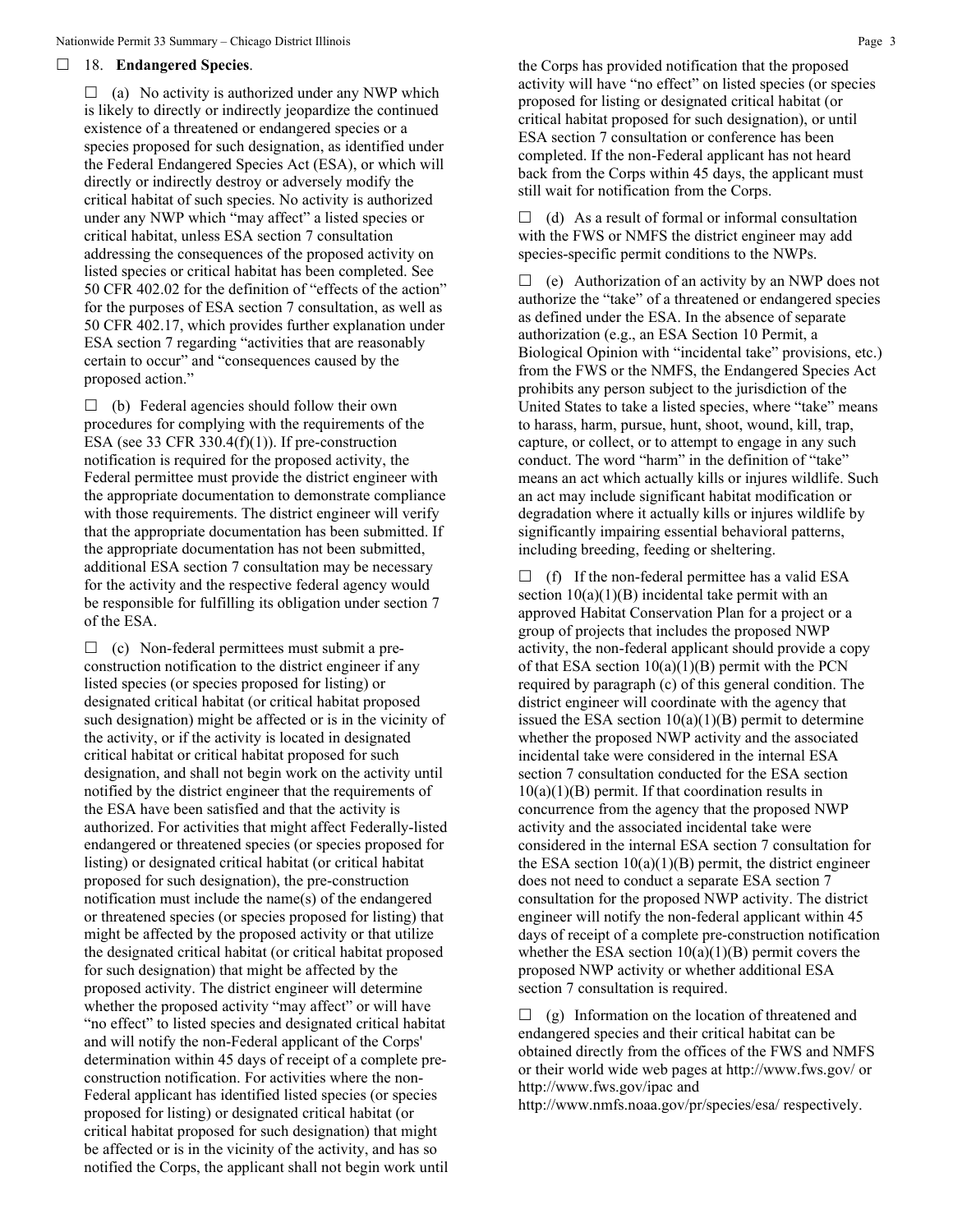19. **Migratory Birds and Bald and Golden Eagles**. The permittee is responsible for ensuring that an action authorized by NWP complies with the Migratory Bird Treaty Act and the Bald and Golden Eagle Protection Act. The permittee is responsible for contacting the appropriate local office of the U.S. Fish and Wildlife Service to determine what measures, if any, are necessary or appropriate to reduce adverse effects to migratory birds or eagles, including whether "incidental take" permits are necessary and available under the Migratory Bird Treaty Act or Bald and Golden Eagle Protection Act for a particular activity.

## 20. **Historic Properties**.

 $\Box$  (a) No activity is authorized under any NWP which may have the potential to cause effects to properties listed, or eligible for listing, in the National Register of Historic Places until the requirements of Section 106 of the National Historic Preservation Act (NHPA) have been satisfied.

 $\Box$  (b) Federal permittees should follow their own procedures for complying with the requirements of section 106 of the National Historic Preservation Act (see 33 CFR 330.4 $(g)(1)$ ). If pre-construction notification is required for the proposed NWP activity, the Federal permittee must provide the district engineer with the appropriate documentation to demonstrate compliance with those requirements. The district engineer will verify that the appropriate documentation has been submitted. If the appropriate documentation is not submitted, then additional consultation under section 106 may be necessary. The respective federal agency is responsible for fulfilling its obligation to comply with section 106.

 $\Box$  (c) Non-federal permittees must submit a preconstruction notification to the district engineer if the NWP activity might have the potential to cause effects to any historic properties listed on, determined to be eligible for listing on, or potentially eligible for listing on the National Register of Historic Places, including previously unidentified properties. For such activities, the preconstruction notification must state which historic properties might have the potential to be affected by the proposed NWP activity or include a vicinity map indicating the location of the historic properties or the potential for the presence of historic properties. Assistance regarding information on the location of, or potential for, the presence of historic properties can be sought from the State Historic Preservation Officer, Tribal Historic Preservation Officer, or designated tribal representative, as appropriate, and the National Register of Historic Places (see 33 CFR  $330.4(g)$ ). When reviewing pre-construction notifications, district engineers will comply with the current procedures for addressing the requirements of section 106 of the National Historic Preservation Act. The district engineer shall make a reasonable and good faith effort to carry out appropriate identification efforts commensurate with potential impacts, which may include background research, consultation, oral history interviews, sample field investigation, and/or field survey. Based on the information submitted in the PCN and these identification efforts, the district engineer shall determine whether the proposed NWP activity has the potential to cause effects

on the historic properties. Section 106 consultation is not required when the district engineer determines that the activity does not have the potential to cause effects on historic properties (see 36 CFR 800.3(a)). Section 106 consultation is required when the district engineer determines that the activity has the potential to cause effects on historic properties. The district engineer will conduct consultation with consulting parties identified under 36 CFR 800.2(c) when he or she makes any of the following effect determinations for the purposes of section 106 of the NHPA: No historic properties affected, no adverse effect, or adverse effect.

 $\Box$  (d) Where the non-Federal applicant has identified historic properties on which the proposed NWP activity might have the potential to cause effects and has so notified the Corps, the non-Federal applicant shall not begin the activity until notified by the district engineer either that the activity has no potential to cause effects to historic properties or that NHPA section 106 consultation has been completed. For non-federal permittees, the district engineer will notify the prospective permittee within 45 days of receipt of a complete pre-construction notification whether NHPA section 106 consultation is required. If NHPA section 106 consultation is required, the district engineer will notify the non-Federal applicant that he or she cannot begin the activity until section 106 consultation is completed. If the non-Federal applicant has not heard back from the Corps within 45 days, the applicant must still wait for notification from the Corps.

 $\Box$  (e) Prospective permittees should be aware that section 110k of the NHPA (54 U.S.C. 306113) prevents the Corps from granting a permit or other assistance to an applicant who, with intent to avoid the requirements of section 106 of the NHPA, has intentionally significantly adversely affected a historic property to which the permit would relate, or having legal power to prevent it, allowed such significant adverse effect to occur, unless the Corps, after consultation with the Advisory Council on Historic Preservation (ACHP), determines that circumstances justify granting such assistance despite the adverse effect created or permitted by the applicant. If circumstances justify granting the assistance, the Corps is required to notify the ACHP and provide documentation specifying the circumstances, the degree of damage to the integrity of any historic properties affected, and proposed mitigation. This documentation must include any views obtained from the applicant, SHPO/THPO, appropriate Indian tribes if the undertaking occurs on or affects historic properties on tribal lands or affects properties of interest to those tribes, and other parties known to have a legitimate interest in the impacts to the permitted activity on historic properties.

 21. **Discovery of Previously Unknown Remains and Artifacts**. Permittees that discover any previously unknown historic, cultural or archeological remains and artifacts while accomplishing the activity authorized by NWP, they must immediately notify the district engineer of what they have found, and to the maximum extent practicable, avoid construction activities that may affect the remains and artifacts until the required coordination has been completed.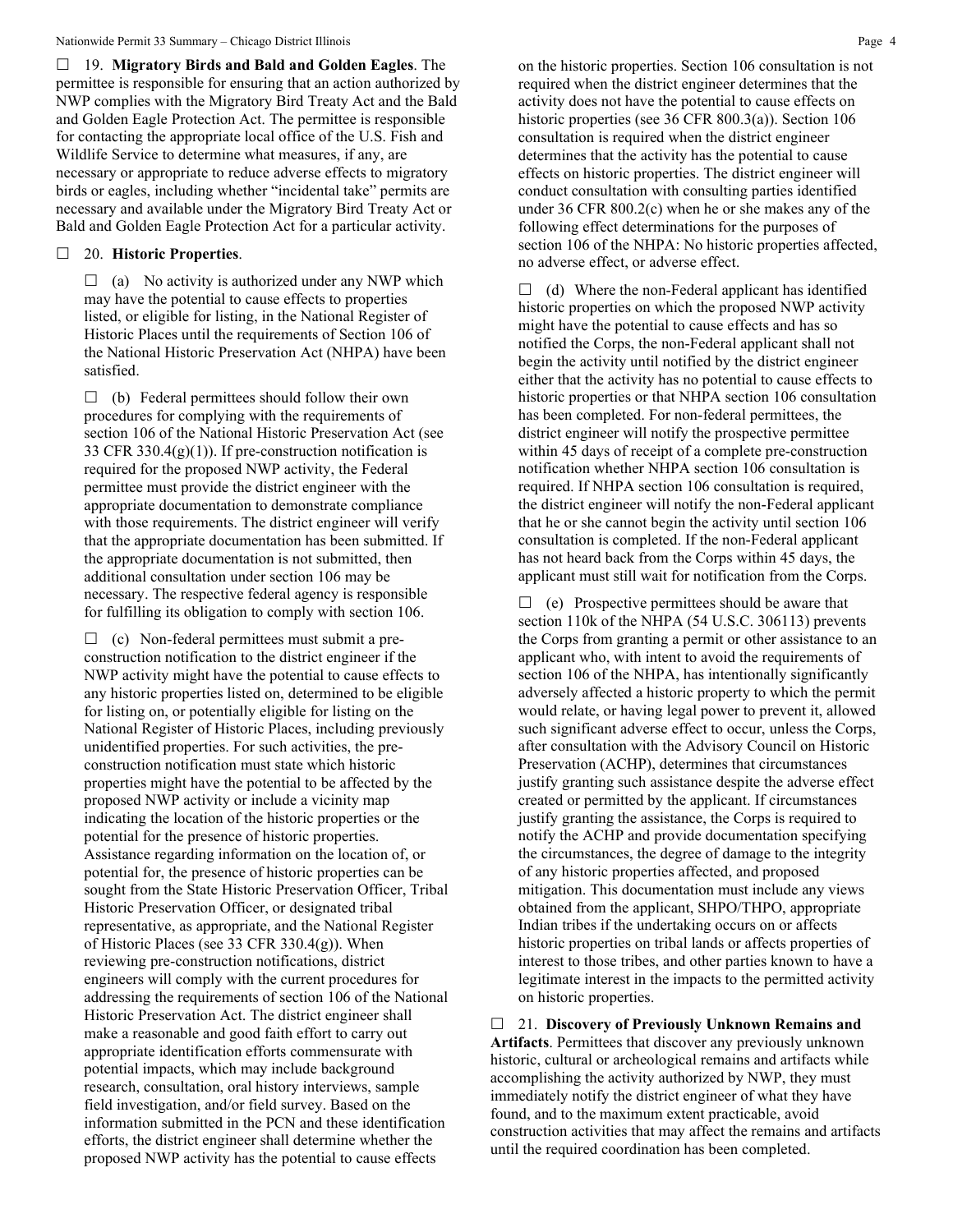Nationwide Permit 33 Summary – Chicago District Illinois **Page 5** All the State of the State of the State of the State of the State of the State of the State of the State of the State of the State of the State of the State

The district engineer will initiate the Federal, Tribal, and state coordination required to determine if the items or remains warrant a recovery effort or if the site is eligible for listing in the National Register of Historic Places.

 **22. Designated Critical Resource Waters**. Critical resource waters include, NOAA-managed marine sanctuaries and marine monuments, and National Estuarine Research Reserves. The district engineer may designate, after notice and opportunity for public comment, additional waters officially designated by a state as having particular environmental or ecological significance, such as outstanding national resource waters or state natural heritage sites. The district engineer may also designate additional critical resource waters after notice and opportunity for public comment.

 $\Box$  (a) Discharges of dredged or fill material into waters of the United States are not authorized by NWPs 7, 12, 14, 16, 17, 21, 29, 31, 35, 39, 40, 42, 43, 44, 49, 50, 51, 52, 57, and 58 for any activity within, or directly affecting, critical resource waters, including wetlands adjacent to such waters.

 $\Box$  (b) For NWPs 3, 8, 10, 13, 15, 18, 19, 22, 23, 25, 27, 28, 30, 33, 34, 36, 37, 38, and 54, notification is required in accordance with general condition 32, for any activity proposed by permittees in the designated critical resource waters including wetlands adjacent to those waters. The district engineer may authorize activities under these NWPs only after she or he determines that the impacts to the critical resource waters will be no more than minimal.

 **23. Mitigation**. The district engineer will consider the following factors when determining appropriate and practicable mitigation necessary to ensure that the individual and cumulative adverse environmental effects are no more than minimal:

 $\Box$  (a) The activity must be designed and constructed to avoid and minimize adverse effects, both temporary and permanent, to waters of the United States to the maximum extent practicable at the project site (i.e., on site).

 $\Box$  (b) Mitigation in all its forms (avoiding, minimizing, rectifying, reducing, or compensating for resource losses) will be required to the extent necessary to ensure that the individual and cumulative adverse environmental effects are no more than minimal.

 $\Box$  (c) Compensatory mitigation at a minimum one-forone ratio will be required for all wetland losses that exceed 1/10-acre and require pre-construction notification, unless the district engineer determines in writing that either some other form of mitigation would be more environmentally appropriate or the adverse environmental effects of the proposed activity are no more than minimal, and provides an activity-specific waiver of this requirement. For wetland losses of 1/10 acre or less that require pre-construction notification, the district engineer may determine on a case-by-case basis that compensatory mitigation is required to ensure that the activity results in only minimal adverse environmental effects.

 $\Box$  (d) Compensatory mitigation at a minimum one-forone ratio will be required for all losses of stream bed that exceed 3/100-acre and require pre-construction notification, unless the district engineer determines in writing that either some other form of mitigation would be more environmentally appropriate or the adverse environmental effects of the proposed activity are no more than minimal, and provides an activity-specific waiver of this requirement. This compensatory mitigation requirement may be satisfied through the restoration or enhancement of riparian areas next to streams in accordance with paragraph (e) of this general condition. For losses of stream bed of 3/100-acre or less that require pre-construction notification, the district engineer may determine on a case-by-case basis that compensatory mitigation is required to ensure that the activity results in only minimal adverse environmental effects. Compensatory mitigation for losses of streams should be provided, if practicable, through stream rehabilitation, enhancement, or preservation, since streams are difficultto-replace resources (see  $33 \text{ CFR } 332.3(e)(3)$ ).

 $\Box$  (e) Compensatory mitigation plans for NWP activities in or near streams or other open waters will normally include a requirement for the restoration or enhancement, maintenance, and legal protection (e.g., conservation easements) of riparian areas next to open waters. In some cases, the restoration or maintenance/protection of riparian areas may be the only compensatory mitigation required. If restoring riparian areas involves planting vegetation, only native species should be planted. The width of the required riparian area will address documented water quality or aquatic habitat loss concerns. Normally, the riparian area will be 25 to 50 feet wide on each side of the stream, but the district engineer may require slightly wider riparian areas to address documented water quality or habitat loss concerns. If it is not possible to restore or maintain/protect a riparian area on both sides of a stream, or if the waterbody is a lake or coastal waters, then restoring or maintaining/protecting a riparian area along a single bank or shoreline may be sufficient.

Where both wetlands and open waters exist on the project site, the district engineer will determine the appropriate compensatory mitigation (e.g., riparian areas and/or wetlands compensation) based on what is best for the aquatic environment on a watershed basis. In cases where riparian areas are determined to be the most appropriate form of minimization or compensatory mitigation, the district engineer may waive or reduce the requirement to provide wetland compensatory mitigation for wetland losses.

 $\Box$  (f) Compensatory mitigation projects provided to offset losses of aquatic resources must comply with the applicable provisions of 33 CFR part 332.

 $\Box$  (1) The prospective permittee is responsible for proposing an appropriate compensatory mitigation option if compensatory mitigation is necessary to ensure that the activity results in no more than minimal adverse environmental effects.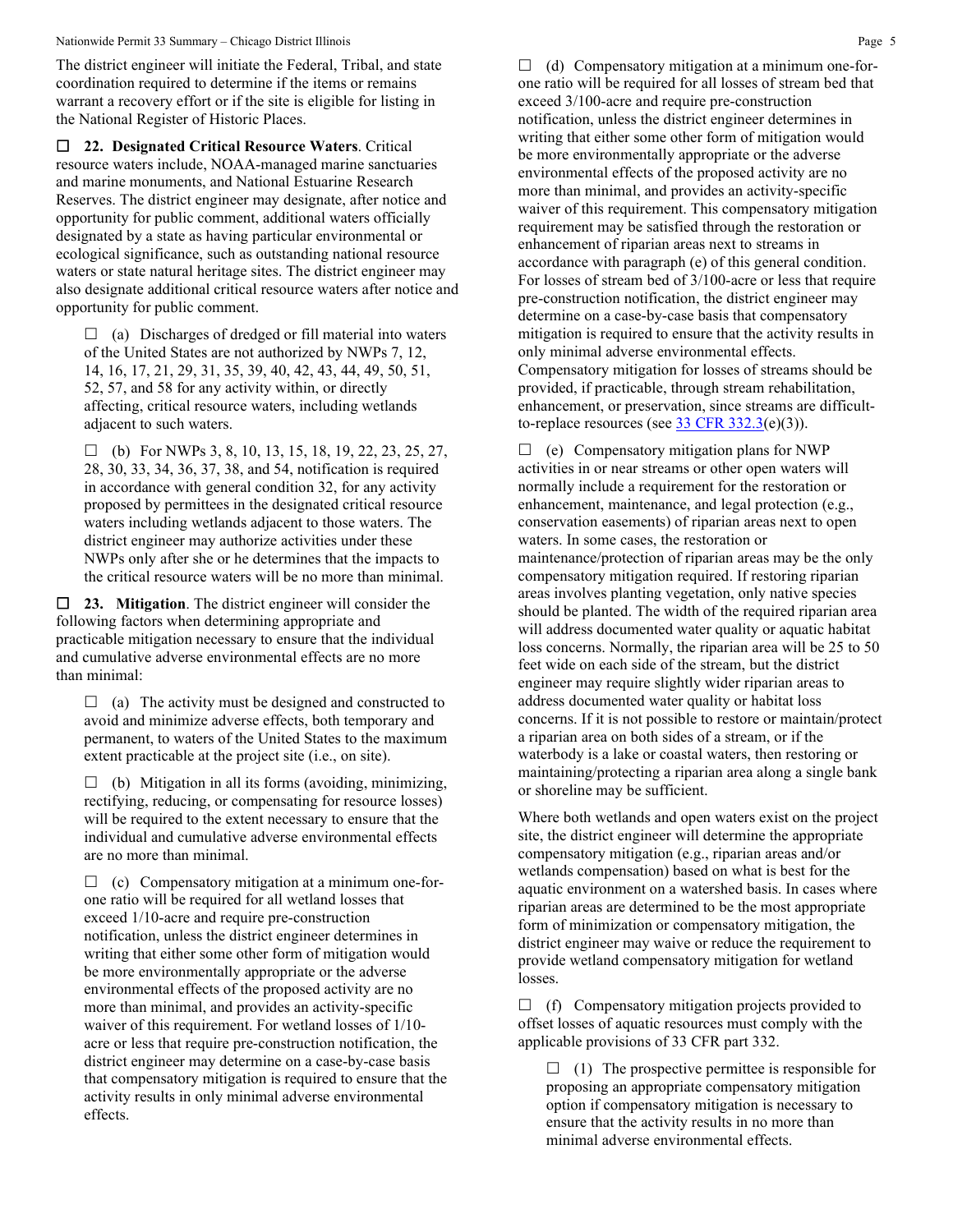For the NWPs, the preferred mechanism for providing compensatory mitigation is mitigation bank credits or in-lieu fee program credits (see 33 CFR  $332.3(b)(2)$  and  $(3)$ ). However, if an appropriate number and type of mitigation bank or in-lieu credits are not available at the time the PCN is submitted to the district engineer, the district engineer may approve the use of permittee-responsible mitigation.

 $\Box$  (2) The amount of compensatory mitigation required by the district engineer must be sufficient to ensure that the authorized activity results in no more than minimal individual and cumulative adverse environmental effects (see 33 CFR 330.1(e)(3)). (See also 33 CFR 332.3(f).)

 $\Box$  (3) Since the likelihood of success is greater and the impacts to potentially valuable uplands are reduced, aquatic resource restoration should be the first compensatory mitigation option considered for permittee-responsible mitigation.

 $\Box$  (4) If permittee-responsible mitigation is the proposed option, the prospective permittee is responsible for submitting a mitigation plan. A conceptual or detailed mitigation plan may be used by the district engineer to make the decision on the NWP verification request, but a final mitigation plan that addresses the applicable requirements of 33 CFR 332.4(c)(2) through (14) must be approved by the district engineer before the permittee begins work in waters of the United States, unless the district engineer determines that prior approval of the final mitigation plan is not practicable or not necessary to ensure timely completion of the required compensatory mitigation (see 33 CFR 332.3(k)(3)).

 $\Box$  (5) If mitigation bank or in-lieu fee program credits are the proposed option, the mitigation plan needs to address only the baseline conditions at the impact site and the number of credits to be provided (see 33 CFR 332.4(c)(1)(ii)).

 $\Box$  (6) Compensatory mitigation requirements (e.g., resource type and amount to be provided as compensatory mitigation, site protection, ecological performance standards, monitoring requirements) may be addressed through conditions added to the NWP authorization, instead of components of a compensatory mitigation plan (see 33 CFR  $332.4(c)(1)(ii)$ .

 $\Box$  (g) Compensatory mitigation will not be used to increase the acreage losses allowed by the acreage limits of the NWPs. For example, if an NWP has an acreage limit of 1/2-acre, it cannot be used to authorize any NWP activity resulting in the loss of greater than 1/2-acre of waters of the United States, even if compensatory mitigation is provided that replaces or restores some of the lost waters. However, compensatory mitigation can and should be used, as necessary, to ensure that an NWP activity already meeting the established acreage limits also satisfies the no more than minimal impact requirement for the NWPs.

 $\Box$  (h) Permittees may propose the use of mitigation banks, in-lieu fee programs, or permittee-responsible mitigation. When developing a compensatory mitigation proposal, the permittee must consider appropriate and practicable options consistent with the framework at 33 CFR 332.3(b). For activities resulting in the loss of marine or estuarine resources, permittee-responsible mitigation may be environmentally preferable if there are no mitigation banks or in-lieu fee programs in the area that have marine or estuarine credits available for sale or transfer to the permittee. For permittee-responsible mitigation, the special conditions of the NWP verification must clearly indicate the party or parties responsible for the implementation and performance of the compensatory mitigation project, and, if required, its long-term management.

 $\Box$  (i) Where certain functions and services of waters of the United States are permanently adversely affected by a regulated activity, such as discharges of dredged or fill material into waters of the United States that will convert a forested or scrub-shrub wetland to a herbaceous wetland in a permanently maintained utility line right-of-way, mitigation may be required to reduce the adverse environmental effects of the activity to the no more than minimal level.

 **24. Safety of Impoundment Structures**. To ensure that all impoundment structures are safely designed, the district engineer may require non-Federal applicants to demonstrate that the structures comply with established state dam safety criteria or have been designed by qualified persons. The district engineer may also require documentation that the design has been independently reviewed by similarly qualified persons, and appropriate modifications made to ensure safety.

# **25. Water Quality**.

 $\Box$  (a) Where the certifying authority (state, authorized tribe, or EPA, as appropriate) has not previously certified compliance of an NWP with CWA section 401, a CWA section 401 water quality certification for the proposed discharge must be obtained or waived (see 33 CFR [330.4\(](https://www.federalregister.gov/select-citation/2021/01/13/33-CFR-330.4)c)). If the permittee cannot comply with all of the conditions of a water quality certification previously issued by certifying authority for the issuance of the NWP, then the permittee must obtain a water quality certification or waiver for the proposed discharge in order for the activity to be authorized by an NWP.

 $\Box$  (b) If the NWP activity requires pre-construction notification and the certifying authority has not previously certified compliance of an NWP with CWA section 401, the proposed discharge is not authorized by an NWP until water quality certification is obtained or waived. If the certifying authority issues a water quality certification for the proposed discharge, the permittee must submit a copy of the certification to the district engineer. The discharge is not authorized by an NWP until the district engineer has notified the permittee that the water quality certification requirement has been satisfied by the issuance of a water quality certification or a waiver.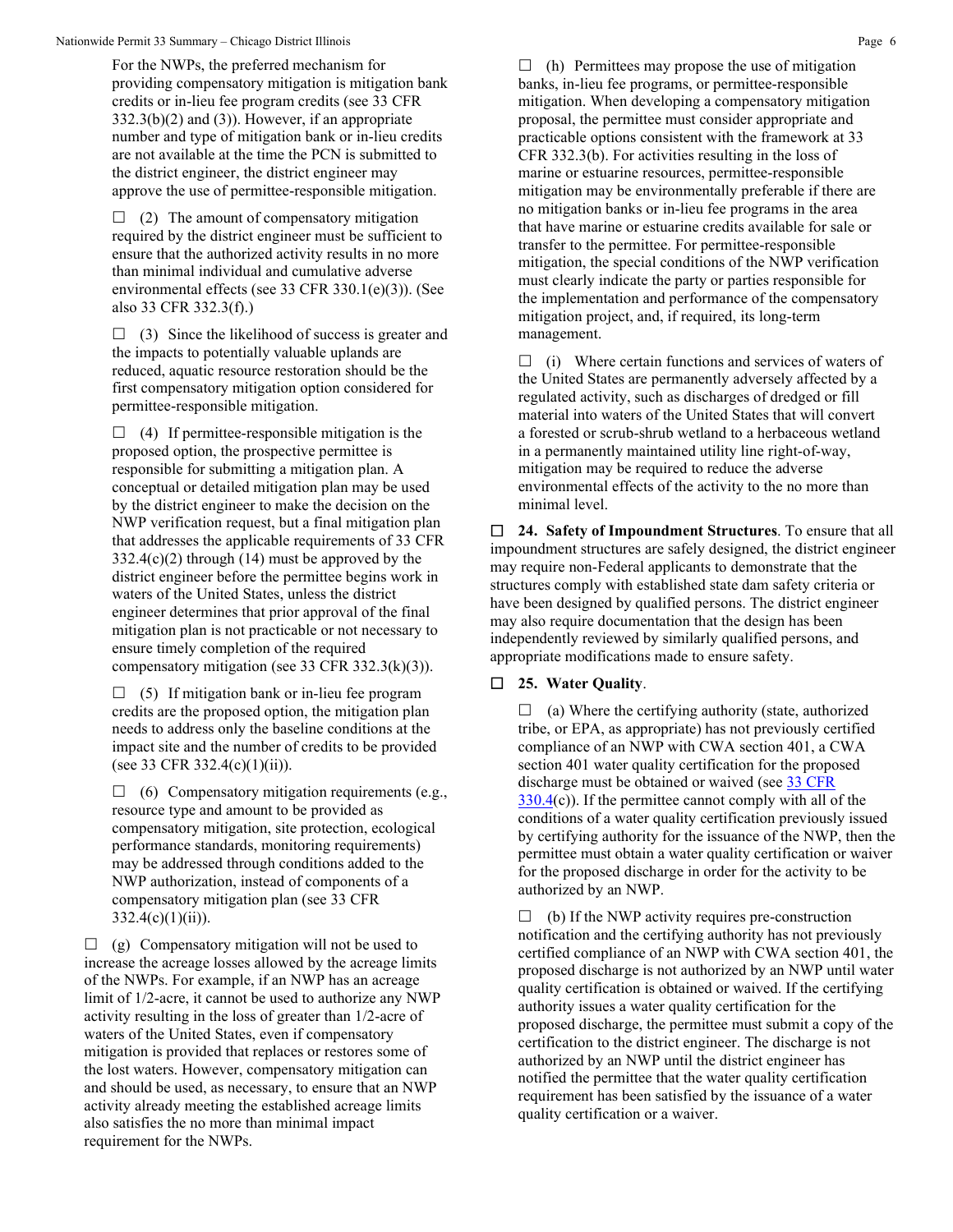$\Box$  (c) The district engineer or certifying authority may require additional water quality management measures to ensure that the authorized activity does not result in more than minimal degradation of water quality.

 **26. Coastal Zone Management**. In coastal states where an NWP has not previously received a state coastal zone management consistency concurrence, an individual state coastal zone management consistency concurrence must be obtained, or a presumption of concurrence must occur (see 33 CFR 330.4(d)). If the permittee cannot comply with all of the conditions of a coastal zone management consistency concurrence previously issued by the state, then the permittee must obtain an individual coastal zone management consistency concurrence or presumption of concurrence in order for the activity to be authorized by NWP. The district engineer or a state may require additional measures to ensure that the authorized activity is consistent with state coastal zone management requirements.

 **27. Regional and Case-By-Case Conditions**. The activity must comply with any regional conditions that may have been added by the Division Engineer (see 33 CFR 330.4(e)) and with any case specific conditions added by the Corps or by the state, Indian Tribe, or U.S. EPA in its CWA section 401 Water Quality Certification, or by the state in its Coastal Zone Management Act consistency determination.

 **28. Use of Multiple Nationwide Permits**. The use of more than one NWP for a single and complete project is authorized, subject to the following restrictions:

 $\Box$  (a) If only one of the NWPs used to authorize the single and complete project has a specified acreage limit, the acreage loss of waters of the United States cannot exceed the acreage limit of the NWP with the highest specified acreage limit. For example, if a road crossing over tidal waters is constructed under NWP 14, with associated bank stabilization authorized by NWP 13, the maximum acreage loss of waters of the United States for the total project cannot exceed 1/3-acre.

 $\Box$  (b) If one or more of the NWPs used to authorize the single and complete project has specified acreage limits, the acreage loss of waters of the United States authorized by those NWPs cannot exceed their respective specified acreage limits. For example, if a commercial development is constructed under NWP 39, and the single and complete project includes the filling of an upland ditch authorized by NWP 46, the maximum acreage loss of waters of the United States for the commercial development under NWP 39 cannot exceed 1/2-acre, and the total acreage loss of waters of United States due to the NWP 39 and 46 activities cannot exceed 1 acre.

 **29. Transfer of Nationwide Permit Verifications**. If the permittee sells the property associated with a nationwide permit verification, the permittee may transfer the nationwide permit verification to the new owner by submitting a letter to the appropriate Corps district office to validate the transfer. A copy of the nationwide permit verification must be attached to the letter, and the letter must contain the following statement and signature:

"When the structures or work authorized by this nationwide permit are still in existence at the time the property is transferred, the terms and conditions of this nationwide permit, including any special conditions, will continue to be binding on the new owner(s) of the property. To validate the transfer of this nationwide permit and the associated liabilities associated with compliance with its terms and conditions, have the transferee sign and date below."

(Transferee)

## (Date)

 **30. Compliance Certification**. Each permittee who receives an NWP verification letter from the Corps must provide a signed certification documenting completion of the authorized activity and implementation of any required compensatory mitigation. The success of any required permittee-responsible mitigation, including the achievement of ecological performance standards, will be addressed separately by the district engineer.

The Corps will provide the permittee the certification document with the NWP verification letter. The certification document will include:

 $\Box$  (a) A statement that the authorized activity was done in accordance with the NWP authorization, including any general, regional, or activity-specific conditions;

 $\Box$  (b) A statement that the implementation of any required compensatory mitigation was completed in accordance with the permit conditions. If credits from a mitigation bank or in-lieu fee program are used to satisfy the compensatory mitigation requirements, the certification must include the documentation required by 33 CFR 332.3(l)(3) to confirm that the permittee secured the appropriate number and resource type of credits; and

 $\Box$  (c) The signature of the permittee certifying the completion of the activity and mitigation.

The completed certification document must be submitted to the district engineer within 30 days of completion of the authorized activity or the implementation of any required compensatory mitigation, whichever occurs later.

 **31. Activities Affecting Structures or Works Built by the United States.** If an NWP activity also requires review by, or permission from, the Corps pursuant to 33 U.S.C. 408 because it will alter or temporarily or permanently occupy or use a U.S. Army Corps of Engineers (USACE) federally authorized Civil Works project (a "USACE project"), the prospective permittee must submit a pre-construction notification. See paragraph (b)(10) of general condition 32. An activity that requires section 408 permission and/or review is not authorized by NWP until the appropriate Corps office issues the section 408 permission or completes its review to alter, occupy, or use the USACE project, and the district engineer issues a written NWP verification.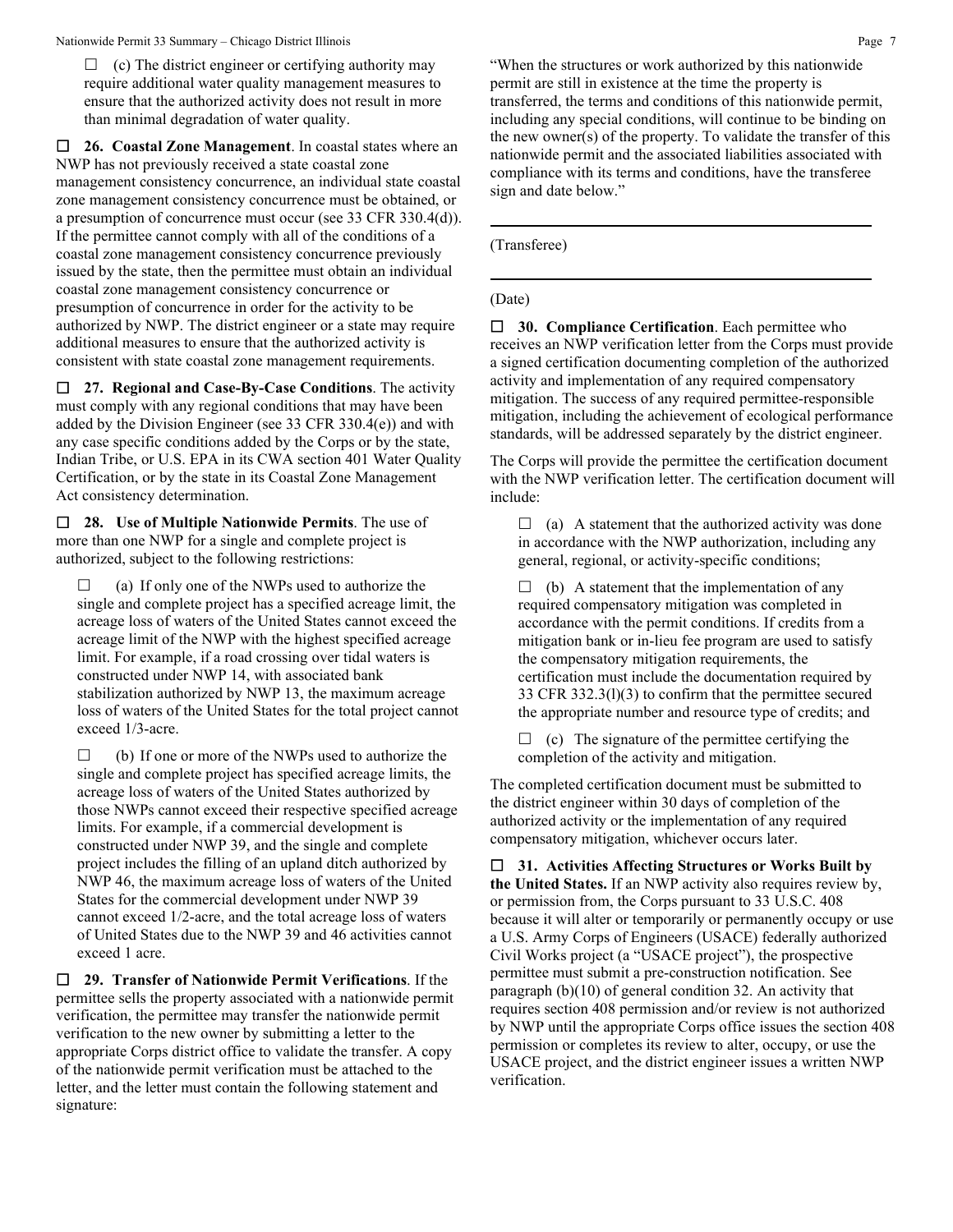### **32. Pre-Construction Notification**.

 $\Box$  (a) **Timing**. Where required by the terms of the NWP, the prospective permittee must notify the district engineer by submitting a pre-construction notification (PCN) as early as possible. The district engineer must determine if the PCN is complete within 30 calendar days of the date of receipt and, if the PCN is determined to be incomplete, notify the prospective permittee within that 30 day period to request the additional information necessary to make the PCN complete. The request must specify the information needed to make the PCN complete. As a general rule, district engineers will request additional information necessary to make the PCN complete only once. However, if the prospective permittee does not provide all of the requested information, then the district engineer will notify the prospective permittee that the PCN is still incomplete and the PCN review process will not commence until all of the requested information has been received by the district engineer. The prospective permittee shall not begin the activity until either:

 $\Box$  (1) He or she is notified in writing by the district engineer that the activity may proceed under the NWP with any special conditions imposed by the district or division engineer; or

 $\Box$  (2) 45 calendar days have passed from the district engineer's receipt of the complete PCN and the prospective permittee has not received written notice from the district or division engineer. However, if the permittee was required to notify the Corps pursuant to general condition 18 that listed species or critical habitat might be affected or are in the vicinity of the activity, or to notify the Corps pursuant to general condition 20 that the activity might have the potential to cause effects to historic properties, the permittee cannot begin the activity until receiving written notification from the Corps that there is "no effect" on listed species or "no potential to cause effects" on historic properties, or that any consultation required under Section 7 of the Endangered Species Act (see 33 CFR 330.4(f)) and/or section 106 of the National Historic Preservation Act (see 33 CFR 330.4(g)) has been completed. If the proposed activity requires a written waiver to exceed specified limits of an NWP, the permittee may not begin the activity until the district engineer issues the waiver. If the district or division engineer notifies the permittee in writing that an individual permit is required within 45 calendar days of receipt of a complete PCN, the permittee cannot begin the activity until an individual permit has been obtained. Subsequently, the permittee's right to proceed under the NWP may be modified, suspended, or revoked only in accordance with the procedure set forth in 33 CFR 330.5(d)(2).

 (b) **Contents of Pre-Construction Notification**. The PCN must be in writing and include the following information:

 $\Box$  (1) Name, address and telephone numbers of the prospective permittee;

 $\Box$  (2) Location of the proposed activity;

 $\Box$  (3) Identify the specific NWP or NWP(s) the prospective permittee wants to use to authorize the proposed activity;

 $\Box$  (4) (i) A description of the proposed activity; the activity's purpose; direct and indirect adverse environmental effects the activity would cause, including the anticipated amount of loss of wetlands, other special aquatic sites, and other waters expected to result from the NWP activity, in acres, linear feet, or other appropriate unit of measure; a description of any proposed mitigation measures intended to reduce the adverse environmental effects caused by the proposed activity; and any other NWP(s), regional general permit(s), or individual permit(s) used or intended to be used to authorize any part of the proposed project or any related activity, including other separate and distant crossings for linear projects that require Department of the Army authorization but do not require pre-construction notification.The description of the proposed activity and any proposed mitigation measures should be sufficiently detailed to allow the district engineer to determine that the adverse environmental effects of the activity will be no more than minimal and to determine the need for compensatory mitigation or other mitigation measures.

 $\Box$  (ii) For linear projects where one or more single and complete crossings require preconstruction notification, the PCN must include the quantity of anticipated losses of wetlands, other special aquatic sites, and other waters for each single and complete crossing of those wetlands, other special aquatic sites, and other waters (including those single and complete crossings authorized by NWP but do not require PCNs). This information will be used by the district engineer to evaluate the cumulative adverse environmental effects of the proposed linear project, and does not change those non-PCN NWP activities into NWP PCNs.

 $\Box$  (iii) Sketches should be provided when necessary to show that the activity complies with the terms of the NWP. (Sketches usually clarify the activity and when provided results in a quicker decision. Sketches should contain sufficient detail to provide an illustrative description of the proposed activity (e.g., a conceptual plan), but do not need to be detailed engineering plans);

 $\Box$  (5) The PCN must include a delineation of wetlands, other special aquatic sites, and other waters, such as lakes and ponds, perennial, and intermittent, on the project site. Wetland delineations must be prepared in accordance with the current method required by the Corps. The permittee may ask the Corps to delineate the special aquatic sites and other waters on the project site, but there may be a delay if the Corps does the delineation, especially if the project site is large or contains many wetlands,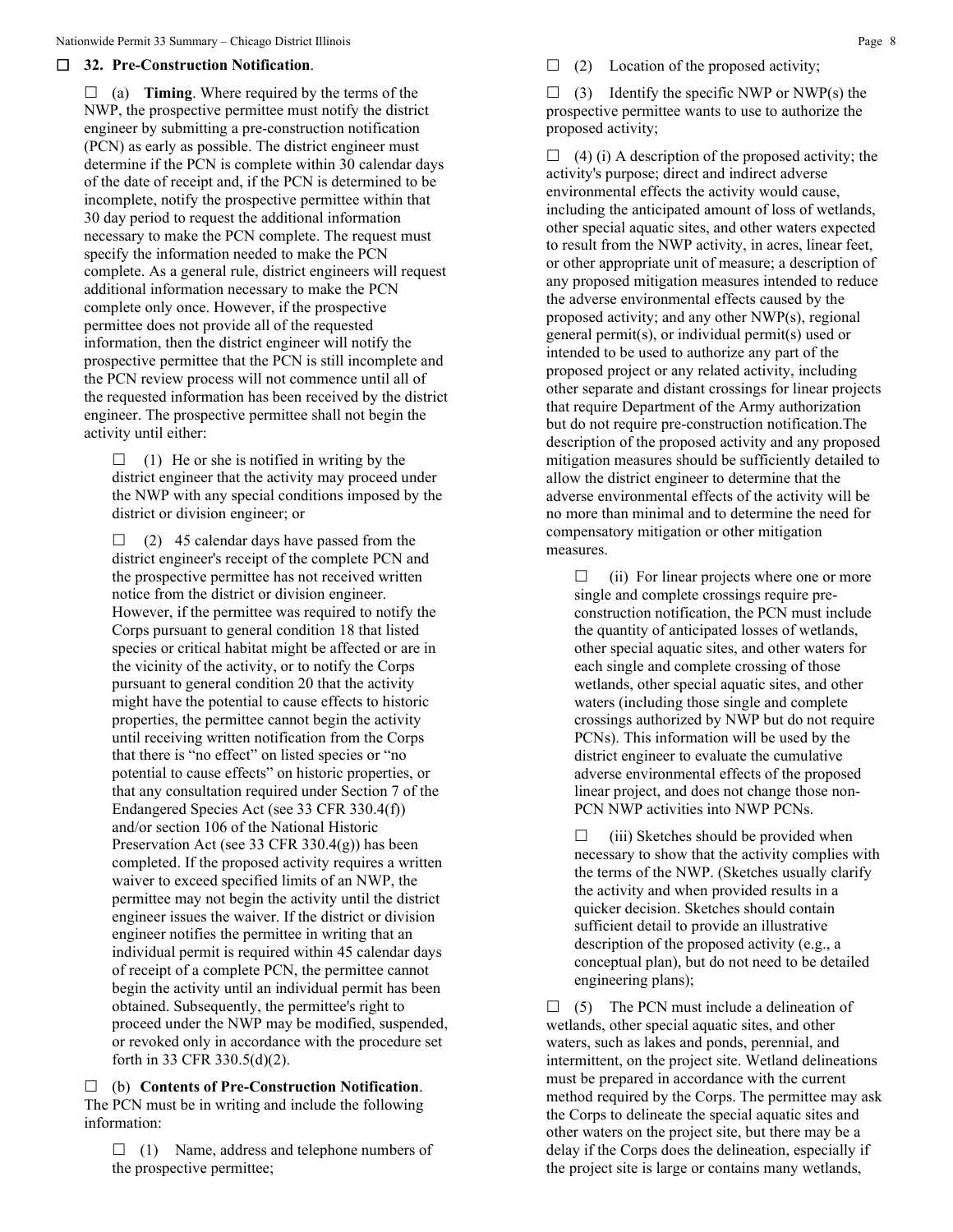other special aquatic sites, and other waters. Furthermore, the 45-day period will not start until the delineation has been submitted to or completed by the Corps, as appropriate;

 $\Box$  (6) If the proposed activity will result in the loss of greater than 1/10-acre of wetlands or 3/100 acre of stream bed and a PCN is required, the prospective permittee must submit a statement describing how the mitigation requirement will be satisfied, or explaining why the adverse environmental effects are no more than minimal and why compensatory mitigation should not be required. As an alternative, the prospective permittee may submit a conceptual or detailed mitigation plan.

 $\Box$  (7) For non-federal permittees, if any listed species (or species proposed for listing) or designated critical habitat (or critical habitat proposed for such designation) might be affected or is in the vicinity of the activity, or if the activity is located in designated critical habitat (or critical habitat proposed for such designation), the PCN must include the name(s) of those endangered or threatened species (or species proposed for listing) that might be affected by the proposed activity or utilize the designated critical habitat (or critical habitat proposed for such designation) that might be affected by the proposed activity. For NWP activities that require pre-construction notification, Federal permittees must provide documentation demonstrating compliance with the Endangered Species Act;

 $\Box$  (8) For non-federal permittees, if the NWP activity might have the potential to cause effects to a historic property listed on, determined to be eligible for listing on, or potentially eligible for listing on, the National Register of Historic Places, the PCN must state which historic property might have the potential to be affected by the proposed activity or include a vicinity map indicating the location of the historic property. For NWP activities that require preconstruction notification, Federal permittees must provide documentation demonstrating compliance with section 106 of the National Historic Preservation Act;

 $\Box$  (9) For an activity that will occur in a component of the National Wild and Scenic River System, or in a river officially designated by Congress as a "study river" for possible inclusion in the system while the river is in an official study status, the PCN must identify the Wild and Scenic River or the "study river" (see general condition 16); and

 $\Box$  (10) For an NWP activity that requires permission from, or review by, the Corps pursuant to 33 U.S.C. 408 because it will alter or temporarily or permanently occupy or use a U.S. Army Corps of Engineers federally authorized civil works project, the pre-construction notification must include a statement confirming that the project proponent has submitted a written request for section 408

permission from, or review by, the Corps office having jurisdiction over that USACE project.

 (c) **Form of Pre-Construction Notification.** The nationwide permit pre-construction notification form (Form ENG 6082) should be used for NWP PCNs. A letter containing the required information may also be used. Applicants may provide electronic files of PCNs and supporting materials if the district engineer has established tools and procedures for electronic submittals.

(d) **Agency Coordination**:

 $\Box$  (1) The district engineer will consider any comments from Federal and state agencies concerning the proposed activity's compliance with the terms and conditions of the NWPs and the need for mitigation to reduce the activity's adverse environmental effects so that they are no more than minimal.

 $\Box$  (2) Agency coordination is required for:

i) All NWP activities that require preconstruction notification and result in the loss of greater than 1/2-acre of waters of the United States;

ii) NWP 13 activities in excess of 500 linear feet, fills greater than one cubic yard per running foot, or involve discharges of dredged or fill material into special aquatic sites; and

(iii) NWP 54 activities in excess of 500 linear feet, or that extend into the waterbody more than 30 feet from the mean low water line in tidal waters or the ordinary high water mark in the Great Lakes.

 $\Box$  (3) When agency coordination is required, the district engineer will immediately provide (e.g., via email, facsimile transmission, overnight mail, or other expeditious manner) a copy of the complete PCN to the appropriate Federal or state offices (FWS, state natural resource or water quality agency, EPA, and, if appropriate, the NMFS). With the exception of NWP 37, these agencies will have 10 calendar days from the date the material is transmitted to notify the district engineer via telephone, facsimile transmission, or email that they intend to provide substantive, site-specific comments. The comments must explain why the agency believes the adverse environmental effects will be more than minimal. If so contacted by an agency, the district engineer will wait an additional 15 calendar days before making a decision on the pre-construction notification. The district engineer will fully consider agency comments received within the specified time frame concerning the proposed activity's compliance with the terms and conditions of the NWPs, including the need for mitigation to ensure that the net adverse environmental effects of the proposed activity are no more than minimal. The district engineer will provide no response to the resource agency, except as provided below. The district engineer will indicate in the administrative record associated with each pre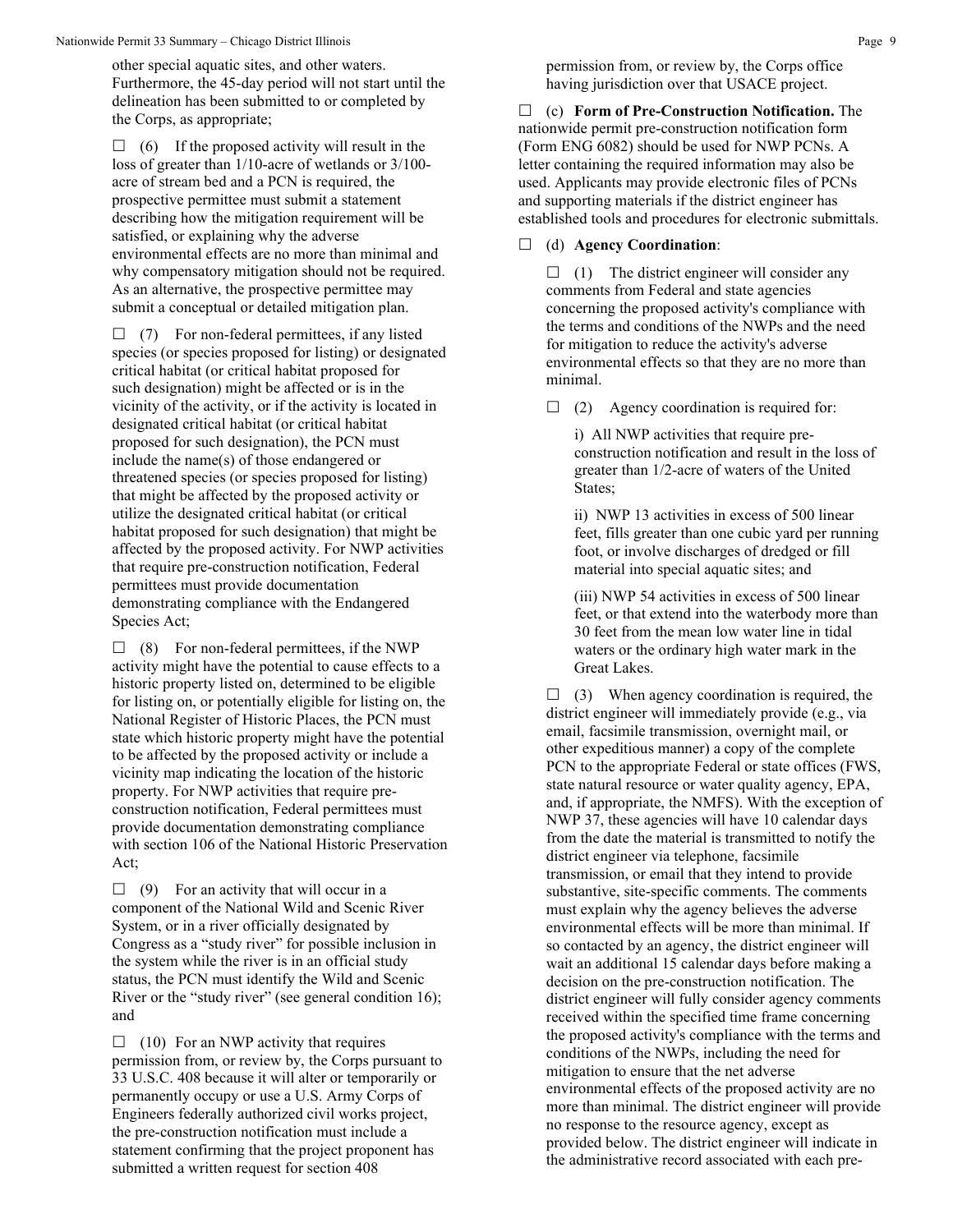construction notification that the resource agencies' concerns were considered. For NWP 37, the emergency watershed protection and rehabilitation activity may proceed immediately in cases where there is an unacceptable hazard to life or a significant loss of property or economic hardship will occur. The district engineer will consider any comments received to decide whether the NWP 37 authorization should be modified, suspended, or revoked in accordance with the procedures at 33 CFR 330.5.

 $\Box$  (4) In cases of where the prospective permittee is not a Federal agency, the district engineer will provide a response to NMFS within 30 calendar days of receipt of any Essential Fish Habitat conservation recommendations, as required by section 305(b)(4)(B) of the Magnuson-Stevens Fishery Conservation and Management Act.

 $\Box$  (5) Applicants are encouraged to provide the Corps with either electronic files or multiple copies of pre-construction notifications to expedite agency coordination.

## **C. District Engineer's Decision**

 $\Box$  1. In reviewing the PCN for the proposed activity, the district engineer will determine whether the activity authorized by the NWP will result in more than minimal individual or cumulative adverse environmental effects or may be contrary to the public interest. If a project proponent requests authorization by a specific NWP, the district engineer should issue the NWP verification for that activity if it meets the terms and conditions of that NWP, unless he or she determines, after considering mitigation, that the proposed activity will result in more than minimal individual and cumulative adverse effects on the aquatic environment and other aspects of the public interest and exercises discretionary authority to require an individual permit for the proposed activity. For a linear project, this determination will include an evaluation of the single and complete crossings of waters of the United States that require PCNs to determine whether they individually satisfy the terms and conditions of the NWP(s), as well as the cumulative effects caused by all of the crossings of waters of the United States authorized by NWP. If an applicant requests a waiver of an applicable limit, as provided for in NWPs 13, 36, or 54, the district engineer will only grant the waiver upon a written determination that the NWP activity will result in only minimal individual and cumulative adverse environmental effects.

 $\Box$  2. When making minimal adverse environmental effects determinations the district engineer will consider the direct and indirect effects caused by the NWP activity. He or she will also consider the cumulative adverse environmental effects caused by activities authorized by NWP and whether those cumulative adverse environmental effects are no more than minimal. The district engineer will also consider site specific factors, such as the environmental setting in the vicinity of the NWP activity, the type of resource that will be affected by the NWP activity, the functions provided by the aquatic resources that will be affected by the NWP activity, the degree or magnitude to which the aquatic resources perform those functions, the extent that aquatic resource functions will be lost as a result of the NWP activity (e.g.,

partial or complete loss), the duration of the adverse effects (temporary or permanent), the importance of the aquatic resource functions to the region (e.g., watershed or ecoregion), and mitigation required by the district engineer. If an appropriate functional or condition assessment method is available and practicable to use, that assessment method may be used by the district engineer to assist in the minimal adverse environmental effects determination. The district engineer may add case-specific special conditions to the NWP authorization to address site-specific environmental concerns.

 $\Box$  3. If the proposed activity requires a PCN and will result in a loss of greater than 1/10-acre of wetlands or 3/100 acre of stream bed, the prospective permittee should submit a mitigation proposal with the PCN. Applicants may also propose compensatory mitigation for NWP activities with smaller impacts, or for impacts to other types of waters. The district engineer will consider any proposed compensatory mitigation or other mitigation measures the applicant has included in the proposal in determining whether the net adverse environmental effects of the proposed activity are no more than minimal. The compensatory mitigation proposal may be either conceptual or detailed. If the district engineer determines that the activity complies with the terms and conditions of the NWP and that the adverse environmental effects are no more than minimal, after considering mitigation, the district engineer will notify the permittee and include any activity-specific conditions in the NWP verification the district engineer deems necessary. Conditions for compensatory mitigation requirements must comply with the appropriate provisions at  $33 \text{ CFR } 332.3$ (k). The district engineer must approve the final mitigation plan before the permittee commences work in waters of the United States, unless the district engineer determines that prior approval of the final mitigation plan is not practicable or not necessary to ensure timely completion of the required compensatory mitigation. If the prospective permittee elects to submit a compensatory mitigation plan with the PCN, the district engineer will expeditiously review the proposed compensatory mitigation plan. The district engineer must review the proposed compensatory mitigation plan within 45 calendar days of receiving a complete PCN and determine whether the proposed mitigation would ensure that the NWP activity results in no more than minimal adverse environmental effects. If the net adverse environmental effects of the NWP activity (after consideration of the mitigation proposal) are determined by the district engineer to be no more than minimal, the district engineer will provide a timely written response to the applicant. The response will state that the NWP activity can proceed under the terms and conditions of the NWP, including any activity-specific conditions added to the NWP authorization by the district engineer.

 $\Box$  4. If the district engineer determines that the adverse environmental effects of the proposed activity are more than minimal, then the district engineer will notify the applicant either: (a) That the activity does not qualify for authorization under the NWP and instruct the applicant on the procedures to seek authorization under an individual permit; (b) that the activity is authorized under the NWP subject to the applicant's submission of a mitigation plan that would reduce the adverse environmental effects so that they are no more than minimal; or (c) that the activity is authorized under the NWP with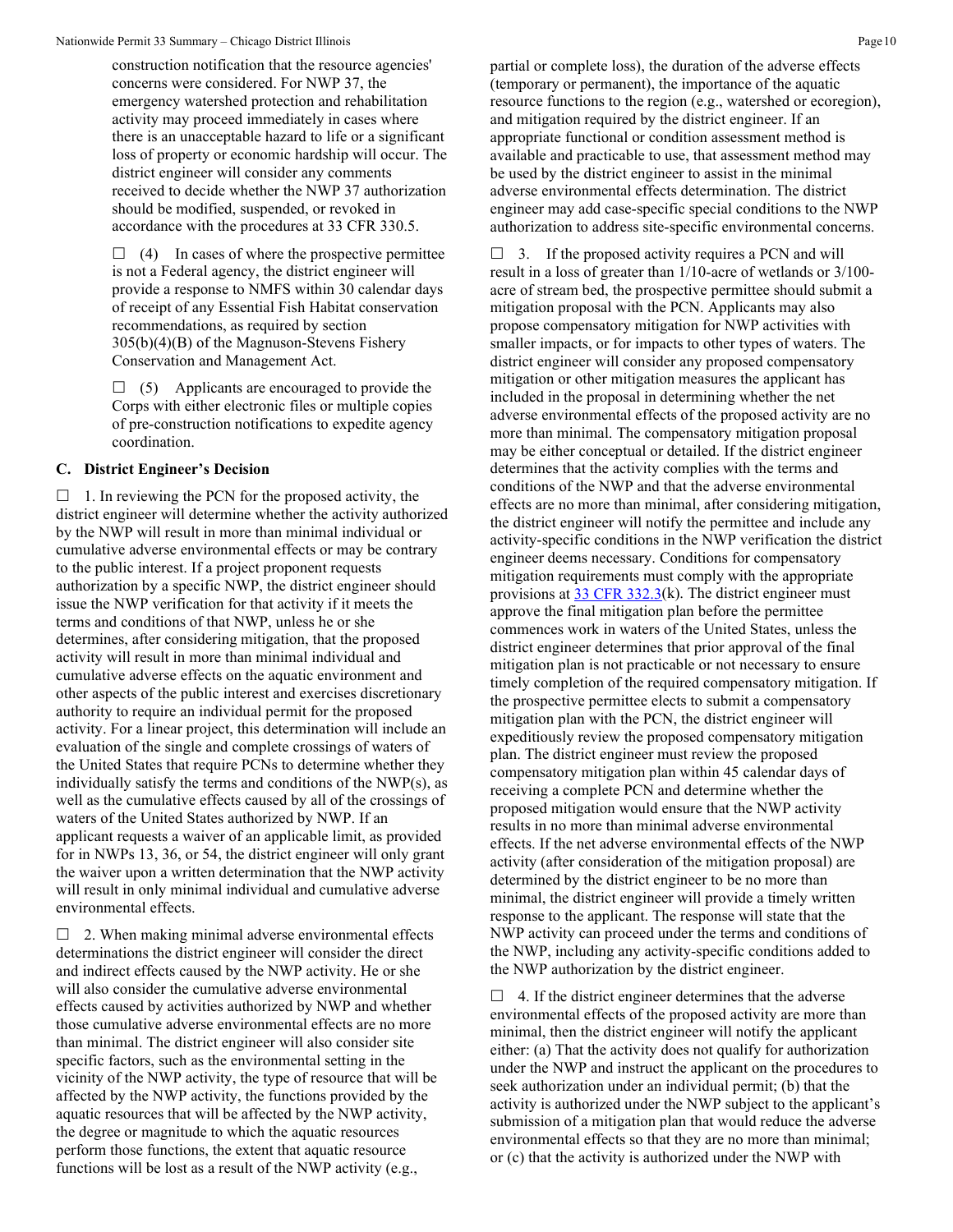#### Nationwide Permit 33 Summary – Chicago District Illinois Page 11

specific modifications or conditions. Where the district engineer determines that mitigation is required to ensure no more than minimal adverse environmental effects, the activity will be authorized within the 45-day PCN period (unless additional time is required to comply with general conditions 18, 20, and/or 31), with activity-specific conditions that state the mitigation requirements. The authorization will include the necessary conceptual or detailed mitigation plan or a requirement that the applicant submit a mitigation plan that would reduce the adverse environmental effects so that they are no more than minimal. When compensatory mitigation is required, no work in waters of the United States may occur until the district engineer has approved a specific mitigation plan or has determined that prior approval of a final mitigation plan is not practicable or not necessary to ensure timely completion of the required compensatory mitigation.

### D. **Further Information**

1. District engineers have authority to determine if an activity complies with the terms and conditions of an NWP.

2. NWPs do not obviate the need to obtain other federal, state, or local permits, approvals, or authorizations required by law.

3. NWPs do not grant any property rights or exclusive privileges.

4. NWPs do not authorize any injury to the property or rights of others.

5. NWPs do not authorize interference with any existing or proposed Federal project (see general condition 31).

#### E. **Definitions**

**Best management practices (BMPs)**: Policies, practices, procedures, or structures implemented to mitigate the adverse environmental effects on surface water quality resulting from development. BMPs are categorized as structural or nonstructural.

**Compensatory mitigation**: The restoration (re-establishment or rehabilitation), establishment (creation), enhancement, and/or in certain circumstances preservation of aquatic resources for the purposes of offsetting unavoidable adverse impacts which remain after all appropriate and practicable avoidance and minimization has been achieved.

**Currently serviceable**: Useable as is or with some maintenance, but not so degraded as to essentially require reconstruction.

**Direct effects**: Effects that are caused by the activity and occur at the same time and place.

**Discharge**: The term "discharge" means any discharge of dredged or fill material into waters of the United States.

**Ecological reference:** A model used to plan and design an aquatic habitat and riparian area restoration, enhancement, or establishment activity under NWP 27. An ecological reference may be based on the structure, functions, and dynamics of an aquatic habitat type or a riparian area type that currently exists in the region where the proposed NWP 27 activity is located. Alternatively, an ecological reference may be based on a conceptual model for the aquatic habitat type or riparian area type to be restored, enhanced, or established as a result of the proposed NWP 27 activity. An ecological reference takes into account the range of variation of the aquatic habitat type or riparian area type in the region.

**Enhancement**: The manipulation of the physical, chemical, or biological characteristics of an aquatic resource to heighten, intensify, or improve a specific aquatic resource function(s). Enhancement results in the gain of selected aquatic resource function(s), but may also lead to a decline in other aquatic resource function(s). Enhancement does not result in a gain in aquatic resource area.

**Establishment (creation):** The manipulation of the physical, chemical, or biological characteristics present to develop an aquatic resource that did not previously exist at an upland site. Establishment results in a gain in aquatic resource area.

**High Tide Line**: The line of intersection of the land with the water's surface at the maximum height reached by a rising tide. The high tide line may be determined, in the absence of actual data, by a line of oil or scum along shore objects, a more or less continuous deposit of fine shell or debris on the foreshore or berm, other physical markings or characteristics, vegetation lines, tidal gages, or other suitable means that delineate the general height reached by a rising tide. The line encompasses spring high tides and other high tides that occur with periodic frequency but does not include storm surges in which there is a departure from the normal or predicted reach of the tide due to the piling up of water against a coast by strong winds such as those accompanying a hurricane or other intense storm.

**Historic Property**: Any prehistoric or historic district, site (including archaeological site), building, structure, or other object included in, or eligible for inclusion in, the National Register of Historic Places maintained by the Secretary of the Interior. This term includes artifacts, records, and remains that are related to and located within such properties. The term includes properties of traditional religious and cultural importance to an Indian tribe or Native Hawaiian organization and that meet the National Register criteria (36 CFR part 60).

**Independent utility**: A test to determine what constitutes a single and complete non-linear project in the Corps Regulatory Program. A project is considered to have independent utility if it would be constructed absent the construction of other projects in the project area. Portions of a multi-phase project that depend upon other phases of the project do not have independent utility. Phases of a project that would be constructed even if the other phases were not built can be considered as separate single and complete projects with independent utility.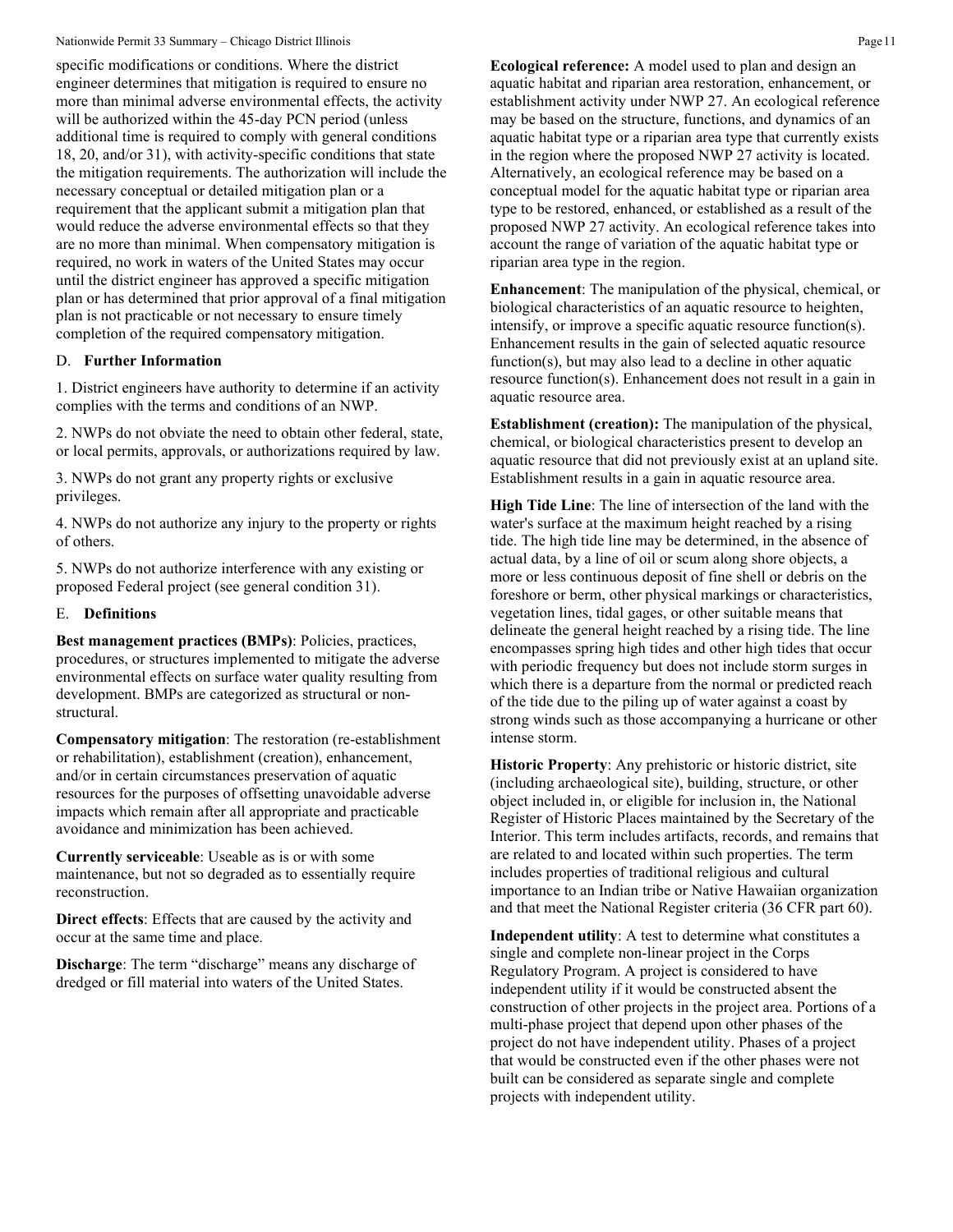#### Nationwide Permit 33 Summary – Chicago District Illinois Page 12

**Indirect effects**: Effects that are caused by the activity and are later in time or farther removed in distance, but are still reasonably foreseeable.

**Loss of waters of the United States**: Waters of the United States that are permanently adversely affected by filling, flooding, excavation, or drainage because of the regulated activity. The loss of stream bed includes the acres of stream bed that are permanently adversely affected by filling or excavation because of the regulated activity. Permanent adverse effects include permanent discharges of dredged or fill material that change an aquatic area to dry land, increase the bottom elevation of a waterbody, or change the use of a waterbody. The acreage of loss of waters of the United States is a threshold measurement of the impact to jurisdictional waters for determining whether a project may qualify for an NWP; it is not a net threshold that is calculated after considering compensatory mitigation that may be used to offset losses of aquatic functions and services. Waters of the United States temporarily filled, flooded, excavated, or drained, but restored to pre-construction contours and elevations after construction, are not included in the measurement of loss of waters of the United States. Impacts resulting from activities that do not require Department of the Army authorization, such as activities eligible for exemptions under section 404(f) of the Clean Water Act, are not considered when calculating the loss of waters of the United States.

**Navigable waters:** Waters subject to section 10 of the Rivers and Harbors Act of 1899. These waters are defined at 33 CFR part 329.

**Non-tidal wetland**: A non-tidal wetland is a wetland that is not subject to the ebb and flow of tidal waters. Non-tidal wetlands contiguous to tidal Start Printed Page 57394waters are located landward of the high tide line (i.e., spring high tide line).

**Open water:** For purposes of the NWPs, an open water is any area that in a year with normal patterns of precipitation has water flowing or standing above ground to the extent that an ordinary high water mark can be determined. Aquatic vegetation within the area of flowing or standing water is either non-emergent, sparse, or absent. Vegetated shallows are considered to be open waters. Examples of "open waters" include rivers, streams, lakes, and ponds.

**Ordinary High Water Mark**: The term ordinary high water mark means that line on the shore established by the fluctuations of water and indicated by physical characteristics such as a clear, natural line impressed on the bank, shelving, changes in the character of soil, destruction of terrestrial vegetation, the presence of litter and debris, or other appropriate means that consider the characteristics of the surrounding areas.

**Perennial stream**: A perennial stream has surface water flowing continuously year-round during a typical year.

**Practicable**: Available and capable of being done after taking into consideration cost, existing technology, and logistics in light of overall project purposes.

**Pre-construction notification:** A request submitted by the project proponent to the Corps for confirmation that a particular activity is authorized by nationwide permit. The request may be a permit application, letter, or similar document that includes information about the proposed work and its anticipated environmental effects. Pre-construction notification may be required by the terms and conditions of a nationwide permit, or by regional conditions. A preconstruction notification may be voluntarily submitted in cases where pre-construction notification is not required and the project proponent wants confirmation that the activity is authorized by nationwide permit.

**Preservation**: The removal of a threat to, or preventing the decline of, aquatic resources by an action in or near those aquatic resources. This term includes activities commonly associated with the protection and maintenance of aquatic resources through the implementation of appropriate legal and physical mechanisms. Preservation does not result in a gain of aquatic resource area or functions.

**Re-establishment**: The manipulation of the physical, chemical, or biological characteristics of a site with the goal of returning natural/historic functions to a former aquatic resource. Re-establishment results in rebuilding a former aquatic resource and results in a gain in aquatic resource area and functions.

**Rehabilitation**: The manipulation of the physical, chemical, or biological characteristics of a site with the goal of repairing natural/historic functions to a degraded aquatic resource. Rehabilitation results in a gain in aquatic resource function, but does not result in a gain in aquatic resource area.

**Restoration**: The manipulation of the physical, chemical, or biological characteristics of a site with the goal of returning natural/historic functions to a former or degraded aquatic resource. For the purpose of tracking net gains in aquatic resource area, restoration is divided into two categories: Reestablishment and rehabilitation.

**Riffle and pool complex**: Riffle and pool complexes are special aquatic sites under the 404(b)(1) Guidelines. Riffle and pool complexes sometimes characterize steep gradient sections of streams. Such stream sections are recognizable by their hydraulic characteristics. The rapid movement of water over a course substrate in riffles results in a rough flow, a turbulent surface, and high dissolved oxygen levels in the water. Pools are deeper areas associated with riffles. A slower stream velocity, a streaming flow, a smooth surface, and a finer substrate characterize pools.

**Riparian areas**: Riparian areas are lands next to streams, lakes, and estuarine-marine shorelines. Riparian areas are transitional between terrestrial and aquatic ecosystems, through which surface and subsurface hydrology connects riverine, lacustrine, estuarine, and marine waters with their adjacent wetlands, non-wetland waters, or uplands. Riparian areas provide a variety of ecological functions and services and help improve or maintain local water quality. (See general condition 23.)